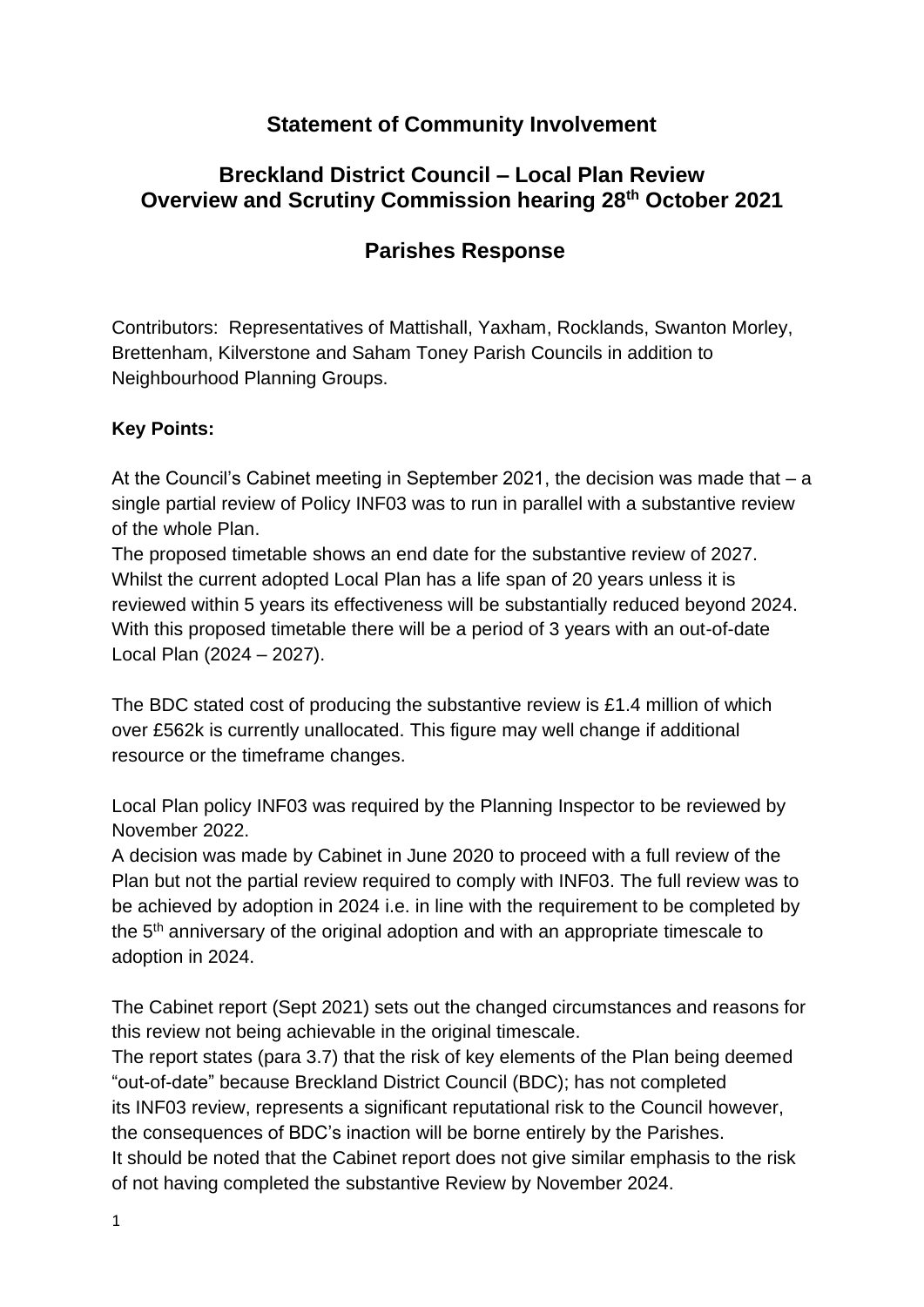The ability of BDC to maintain an up-to-date Local Plan in order to control new housing development is of fundamental importance. Notwithstanding, there are other elements of the Local Plan that need urgently revising:

- 1. In the adopted Local Plan, (NPPF para. 128, Jul 21) BDC is to "produce a Supplementary Planning Document (SPD) on design guides or codes to reflect local character and design preferences." This has not been done some 2 years after adoption without any reasonable explanation.
- 2. There are other matters in the Local Plan that need supplementary policy detail. BDC needs to address the current woefully inadequate developer contribution requirement for the maintenance of open space. The Council should undertake an urgent comparative study with other Districts and bring Breckland in line with more progressive authorities. The decision not to implement a Community Infrastructure Levy (CIL) deprives Breckland and its parishes of much needed funding to mitigate the severe impact that new developments have on our district.
- 3. The Cabinet report (para. 6.20) states that there will be no external Parish or Town council consultation. This is unacceptable; Neighbourhood Plans are part of the statutory development plan. So far, BDC has not consulted with affected parishes and <sup>i</sup>not sought their views, nor given any advice or assistance as they are required to do. Consequently, the decision of BDC not to have an up-to-date plan between 2024 and 2027 has a fundamental impact on the status of the district's Neighbourhood Plans. The authors of this paper together with other parishes did not spend considerable time and resources preparing Neighbourhood Plans for them to be rendered out of date because of inappropriate planning by BDC.

The Cabinet report states that "the proposed end date of 2027 allows for flexibility to accommodate changes that may result from planning reforms". Unless BDC know more about the Government's thinking than is in the public domain, there is no suggestion that national planning reforms will lengthen the plan making/review process- rather the opposite. The authors do not consider that Cabinet's proposed end date gives flexibility, on the contra it provides significant and unacceptable risk.

It is acknowledged that completing the substantive review by 2024 will necessitate the deployment of additional staff (whether directly employed; employed via a Capita contract; or procured elsewhere) however, this is a cost that BDC must meet.

Clearly, the necessary resources to complete the review need to be made available. The Cabinet report suggests that BDC has significantly under resourced the necessary staffing capacity need to deliver the review.